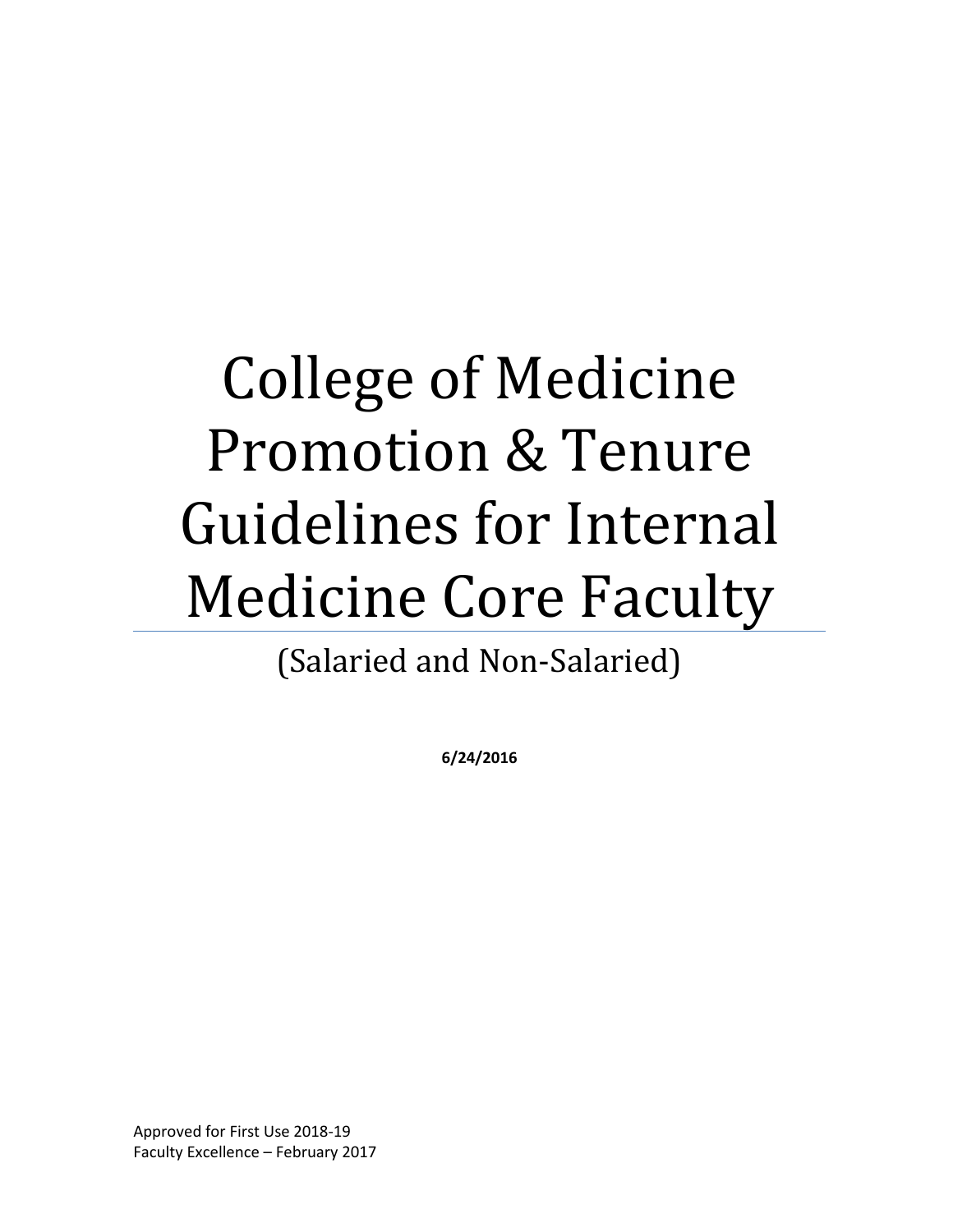# **Table of Contents**

| Founding Faculty effort with Curriculum Development, Achievement of Full Accreditation and    |
|-----------------------------------------------------------------------------------------------|
|                                                                                               |
|                                                                                               |
|                                                                                               |
|                                                                                               |
|                                                                                               |
|                                                                                               |
|                                                                                               |
|                                                                                               |
|                                                                                               |
|                                                                                               |
|                                                                                               |
|                                                                                               |
|                                                                                               |
| APPENDIX I UCF College of Medicine Examples of Evidence of Scholarship and Scholarly          |
| Appendix II Founding Faculty Activities in establishing foundation of a new medical school 17 |
|                                                                                               |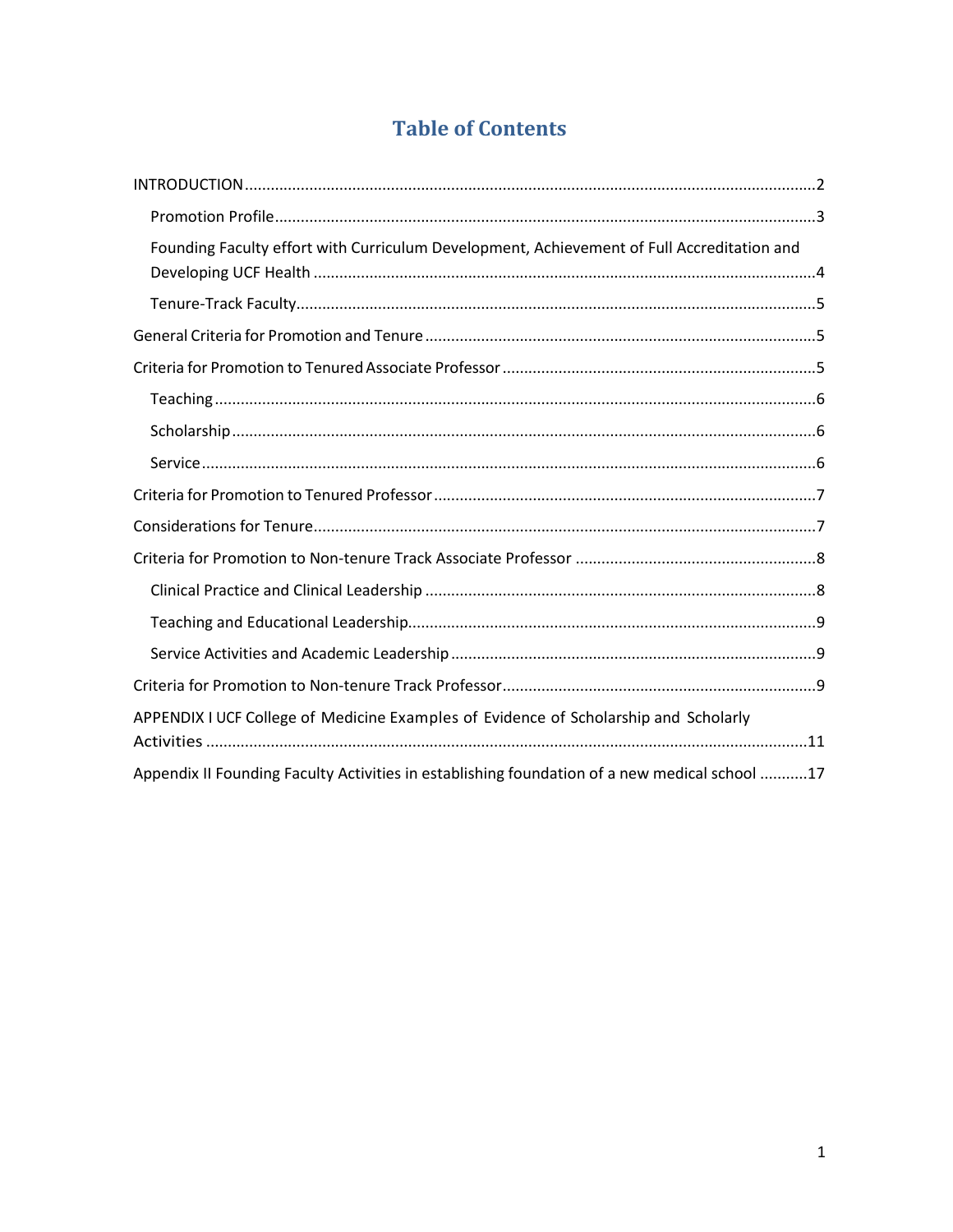#### **INTRODUCTION**

<span id="page-2-0"></span>The University of Central Florida, College of Medicine promotion and tenure criteria set forth the principles for faculty appointment, promotion, and the award of tenure. These criteria and guidelines expand the University of Central Florida's regulations on promotion and tenure pertaining to the College of Medicine. The document addresses specific criteria for faculty in the Departments of Medical Education, Internal Medicine, Clinical Sciences and in the Burnett School of Biomedical Sciences. Each unit has established criteria for faculty who are in a tenure track position and aspire to be awarded tenure and/or be considered for promotion. Each unit also has developed criteria for promotion of non-tenure track faculty. Separate criteria have also been developed by the Burnett School of Biomedical Sciences for those non-tenure track faculty who function as part of a scientific team of scientists working with a PI.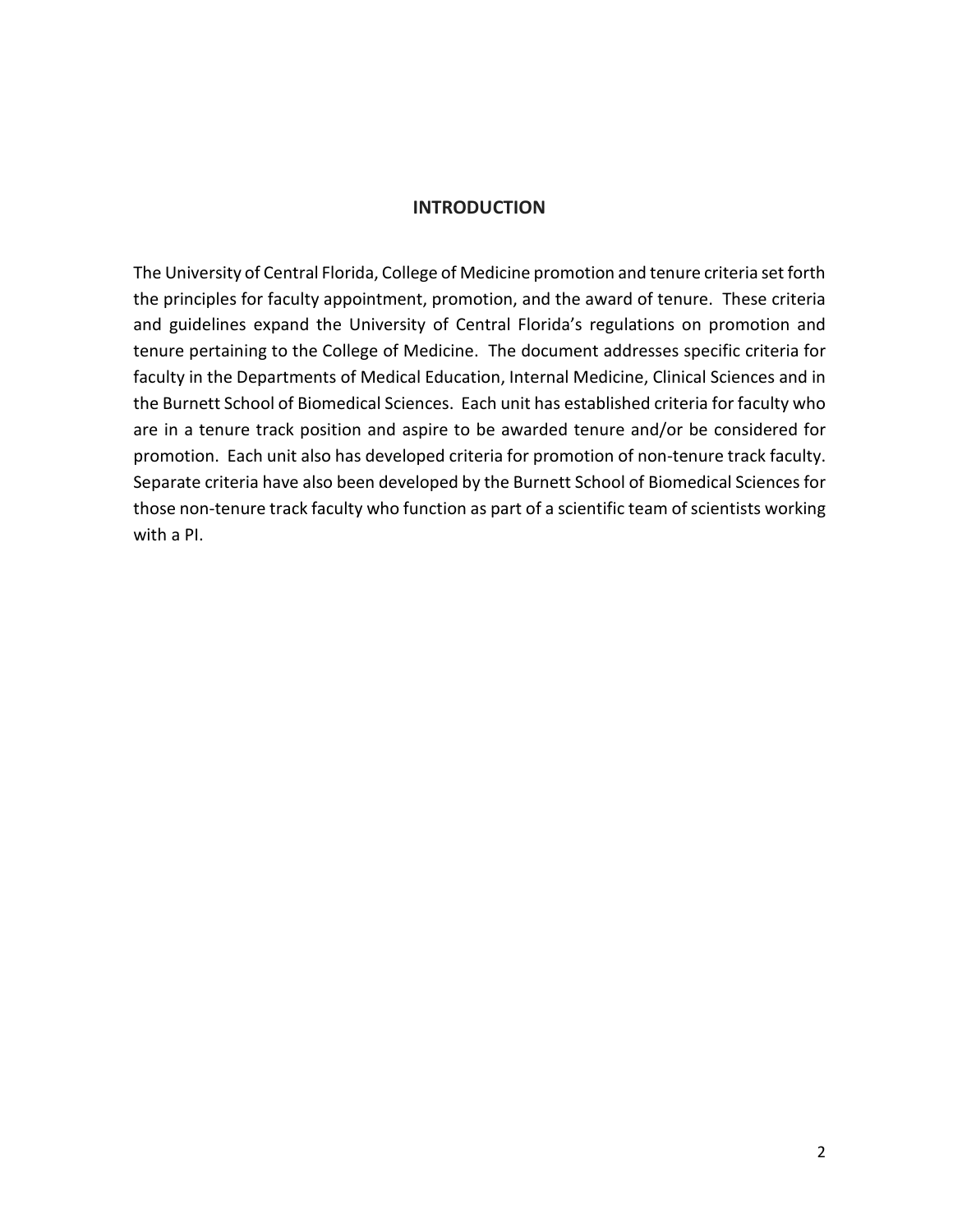## <span id="page-3-0"></span>*Promotion Profile*

Faculty members in the College of Medicine engage in a range of activities, which may include teaching, research, clinical expertise, academic leadership, service, and/or other activities. Such activities support the academic mission of the college and thereby allow the promotion profile to reflect the unique combination of activities and accomplishments of each faculty member and may vary substantially from one faculty member to another. Moreover, the efforts of some faculty members may be concentrated largely in a single area such as teaching or research (thereby establishing a specialized area of concentration for that person), whereas the efforts of other faculty members may be distributed over two or more areas of concentration.

Aspects to the evaluation of faculty members for promotion in the College of Medicine include: (1) evidence of scholarship in research, e.g., peer-reviewed publications, educational research, experimental research, clinical trials, population studies, scientific grants, scientific reviews, membership on editorial boards, textbook authorship, service on national committees or in scientific societies, invitations to speak at conferences, (2) evidence of scholarly teaching, e.g., evidence-based classroom teaching, curriculum design, mentorship, teaching awards, and (3), when appropriate (for clinical faculty), evidence of excellence in clinical practice, e.g., innovative clinical treatment, effective clinical outcomes, evidence of patient safety and quality improvement. To facilitate evaluation of a faculty member's activities in all of the areas in which he/she may support the college's academic mission, the college has identified for each of these areas examples of accomplishments that represent evidence of excellence in scholarly activity and scholarship (Appendix I).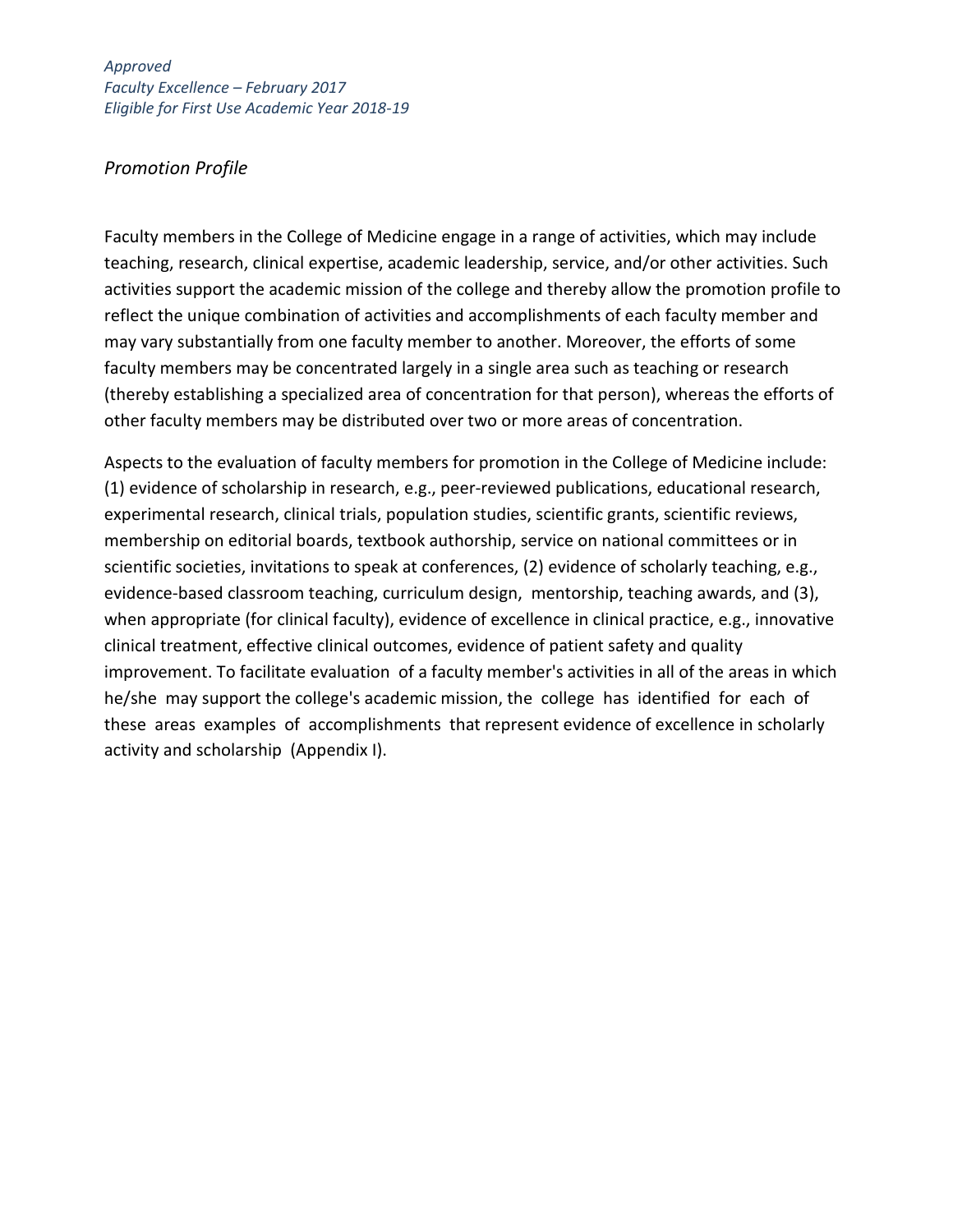<span id="page-4-0"></span>*Founding Faculty effort with Curriculum Development, Achievement of Full Accreditation and Developing UCF Health*

Faculty hired by the College between 2007 and 2013 are designated Founding Faculty. Specific activities of these individuals that differ from other university faculty are outlined in Appendix II. The founding faculty, in varying degrees, has devoted their efforts to developing the educational program for the MD degree at the expense of having protected time to produce individual scholarly works. The highly integrative MD educational program necessitated that the efforts of these faculty were directed to having module or clerkship meetings to develop and integrate the content of these courses. Accreditation standards required the development of integrated formative and summative assessment questions related to overall goals and objectives that required faculty to develop questions in group meetings much like processes of the National Board of Medical Examiners. The LCME has twice commended the college for the internally developed system that evaluates module/clerkship performance as well as that of individual faculty. This process of continual quality improvement has been exercised since day one and the result is a dynamic and highly integrated educational program developed and approved by faculty and recognized by the LCME.

National data is available on the performance of the students within the program attesting to the excellence faculty have exhibited in their founding efforts in these initial years. The evaluation of the faculty and the assessment of a particular module/clerkship must be outstanding for faculty to receive credit for this recognition in their promotion application.". In addition, evidence will need to be provided concerning the continued productivity of the respective faculty.

Some physicians were hired with the responsibility of developing the UCF Health Practice. Like those faculty who developed the educational program, these individuals have devoted their efforts in making the practice functional. Specific activities in this regard are also found in Appendix II. Quality improvement measures and evidence based medicine practice will be used for their evaluation and assessment of effectiveness.

Founding faculty who have demonstrated significant involvement as identified in the examples found in Appendix II, may use these activities as evidence of one component of accomplishment for one step in the promotion process, e.g., Assistant to Associate or Associate to full Professor. It is expected that the founding faculty will also be involved in other activities demonstrating scholarship.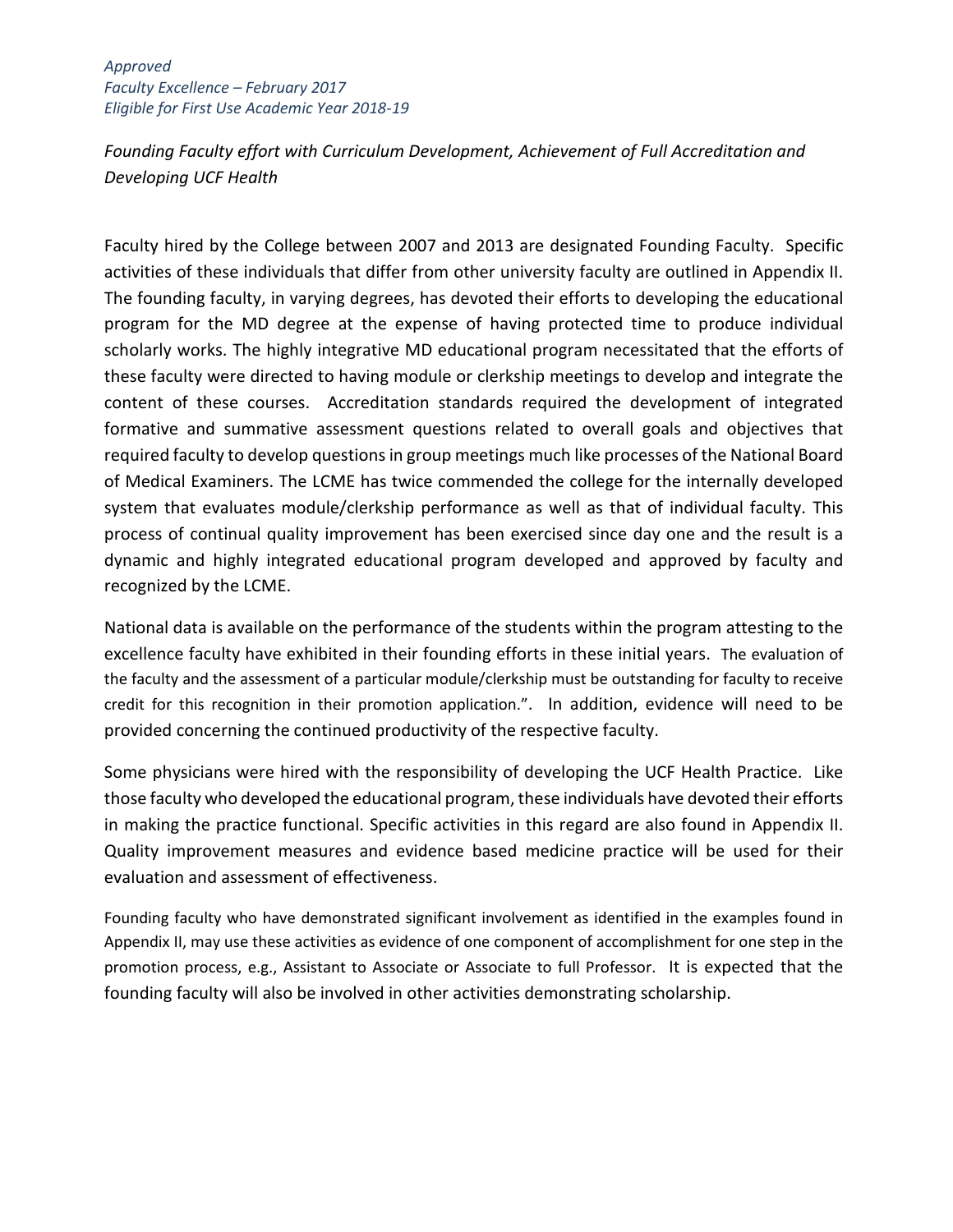## <span id="page-5-0"></span>*Tenure-Track Faculty*

<span id="page-5-1"></span>The following criteria shall be used in developing recommendations for promotion and/or the award of tenure for tenure-track faculty in the Department of Internal Medicine.

# **General Criteria for Promotion and Tenure**

Tenure-track faculty members in the Department of Internal Medicine typically concentrate their efforts across four areas including 1) clinical care delivery including direct patient care and laboratory diagnostics, 2) teaching (primarily in undergraduate and graduate medical education), 3) scholarly and creative activity as evidenced by research in their areas of clinical specialty, in other areas of healthcare related research, or in new educational methodologies, and 4) Service. **To qualify for promotion to a higher rank, all tenure‐track faculty members in the department must demonstrate substantial and sustained contributions acrossthree of four areas of evaluation**. These may include one area consisting of either 1) clinical care or 2) teaching, and must include the areas of 3) scholarly activity and research and 4) service. A wide range of activities and products may be considered for promotion and tenure as the department encompasses a diverse group of faculty. Cumulative progress evaluations (CPEs) are performed annually beginning with the second year of employment (or the first year, if tenure credit was given), to review an individual's progress toward achieving promotion to Associate Professor. CPEs are required for promotion from Assistant to Associate Professor, and optional for those applying for promotion to Professor.

# **Criteria for Promotion to Tenured Associate Professor**

<span id="page-5-2"></span>To receive promotion to Associate Professor in the Department of Internal Medicine, a candidate must demonstrate sustained and substantial contributions in the three areas of evaluation. Examples of achievement of these criteria include, but are not limited to the following.

## *Clinical Care*

Excellence in clinical practice is an important element for promotion to Associate Professor in the tenure track. Evidence of achievement in this area includes but is not limited to documented practice of evidence-based medicine based on national benchmarks or guidelines (e.g. Federal CMS), peer-evaluation at place(s) of practice, patient satisfaction scores and/or other clinical outcome metrics as appropriate for an area of specialty, evidence of a local or regional referral base, effective participation in clinical quality and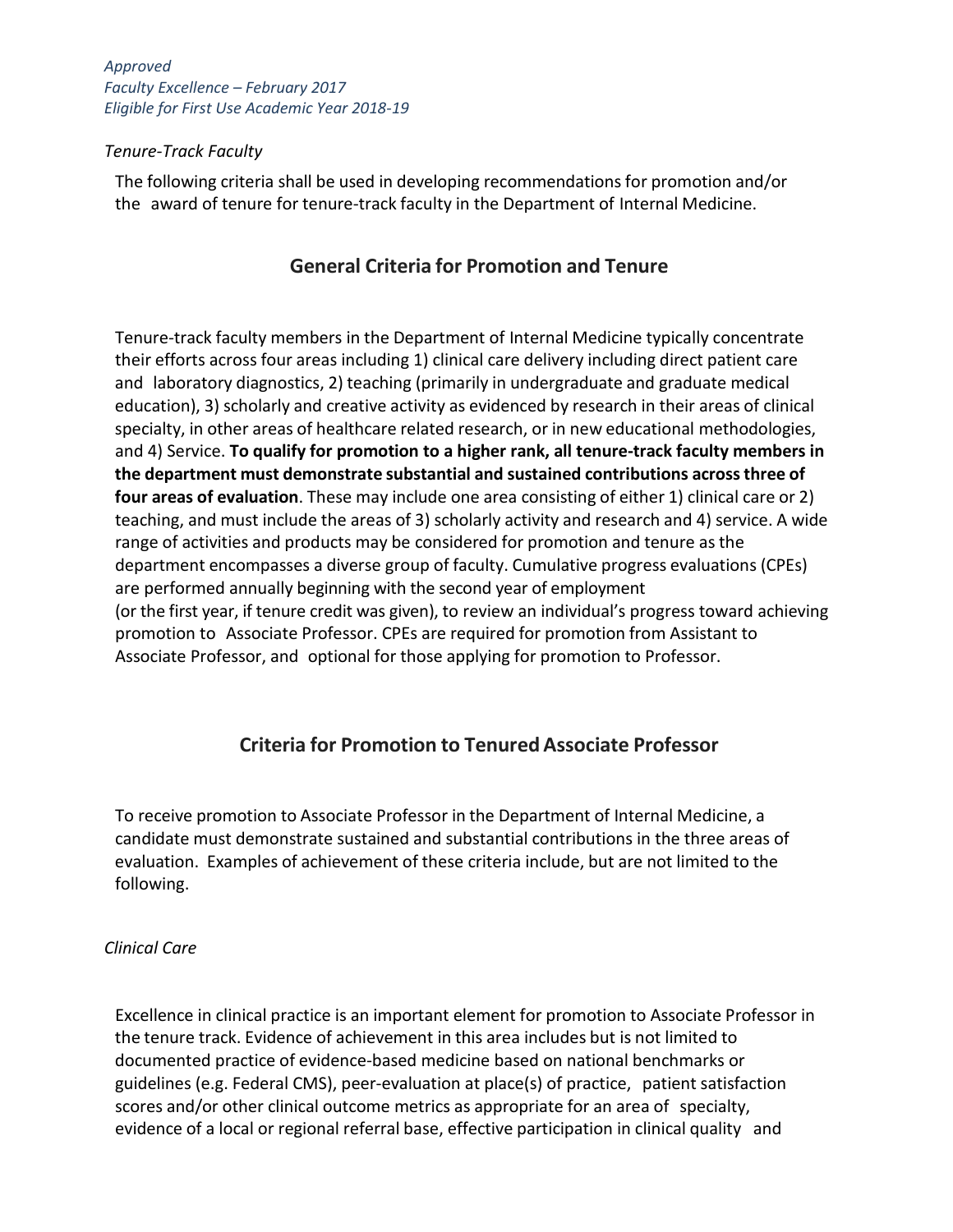safety initiatives, and national recognition as a clinical authority in specialties of clinical practice.

#### <span id="page-6-0"></span>*Teaching*

Excellence in teaching is imperative for promotion to Associate Professor. Teaching activities include but are not limited to leading or participating in didactic courses; mentorship of medical students, supervision of residents, graduate students and postdoctoral fellows; development of novel materials, and teaching in clinical care environments. Excellence in teaching must be supported by objective, systematic evaluation by students, residents, and fellows trained by the faculty member. Additionally, systematic evaluation by peers within the College and by faculty within other divisions or departments in which the candidate has played an active teaching role are considered. Teaching awards may also be considered as evidence.

## <span id="page-6-1"></span>*Scholarship*

Promotion to Associate Professor in the Department of Internal Medicine requires the candidate's peer-reviewed scholarly achievements to have an impact at the national level. Some examples of evidence include: Publication of reviews, chapters, textbooks, peer reviewed original manuscripts, peer-reviewed innovative teaching materials, and national level grant or contract support for research or development of teaching methods (processed through the university's Office of Research and Commercialization or other appropriate university entity such as the UCF Foundation). It is expected that several peer-reviewed publications will be completed within each rank prior to promotion to the next highest rank. Evidence of rigor may be included (e.g. impact factor, rejection rates, etc.). Service as a member of an editorial board or study section and invitations to present at national and international scientific and/or professional society meetings are additional lines of evidence that the candidate has established a strong national reputation.

#### <span id="page-6-2"></span>*Service*

The College and department place great emphasis on service. Significant contributions in this area should also be recognized when considering a faculty member's qualifications for promotion and tenure. Service may include membership on institutional committees including those at the department, college, or university levels, membership on College mission-related committees and clinical teams at affiliated institutions including quality review, IRB, IACUC safety, and others, and participation in LCME accreditation, assessment, institutional effectiveness programs, and service to the profession which includes active involvement in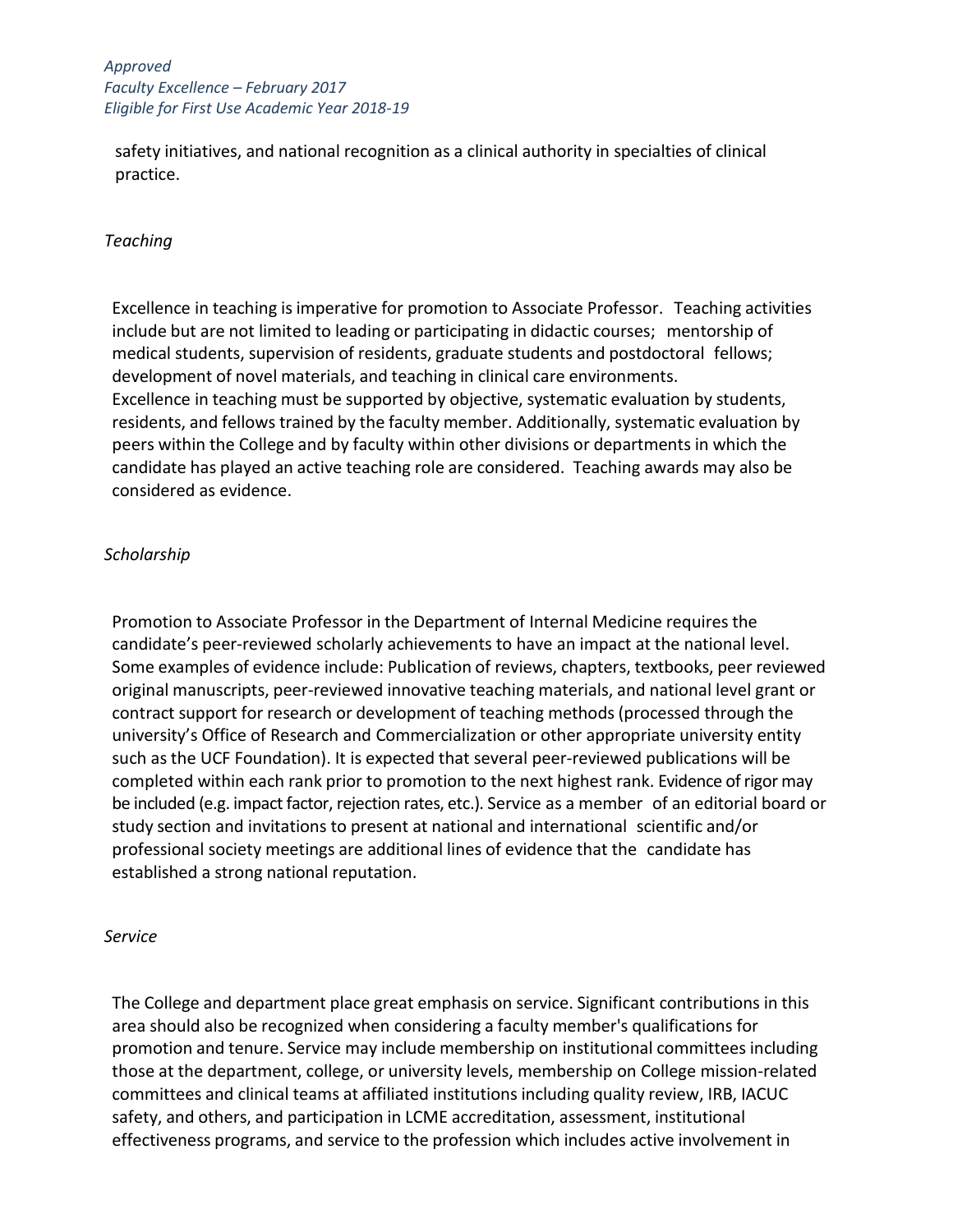national professional societies. Community service which aligns with the College missions will also be considered.

# **Criteria for Promotion to Tenured Professor**

<span id="page-7-0"></span>Promotion to Professor is not awarded on the basis of longevity, but rather on the basis of superior achievement and recognition as a leader in one's field. Substantial contributions of a continuing nature in each area evaluated beyond what is expected of an associate professor are necessary. To receive appointment as a tenure track Professor in the Department of Internal Medicine, a candidate must demonstrate:

(1) sustained excellence in teaching as evidenced through evaluation by learners (students, residents, or CME evaluations) or peers, and/or learning outcome measures (student or learner performance on standardized or national board examinations, as appropriate) (2) sustained excellence in clinical care at a national or international level as supported by patient satisfaction indicators and/or peer evaluation, and (3) a sustained and productive record of scholarship demonstrating a national or international reputation, and (4) continued significant service contributions beyond the College or University level.

# **Considerations for Tenure**

<span id="page-7-1"></span>In considering tenure, an individual's long-term value to the University is the central issue. Fundamental to the determination of value is academic citizenship which is based on both qualitative and quantitative evaluation (e.g. annual evaluations, peer review, etc.). A variety of factors contribute to achievement of academic citizenship including professional judgment, wisdom, the ability to effectively contribute within a team-based environment, collegiality, professionalism, and the aptitude to mentor the development of colleagues and learners. The award of tenure will be recommended for new faculty members who have achieved the required scholarly accomplishments commensurate with their academic rank.

Approved by Medical Education Tenured Faculty, July 2016 Approved by UCF Faculty Excellence, February 2017 Eligible for First Use Academic Year 2018-19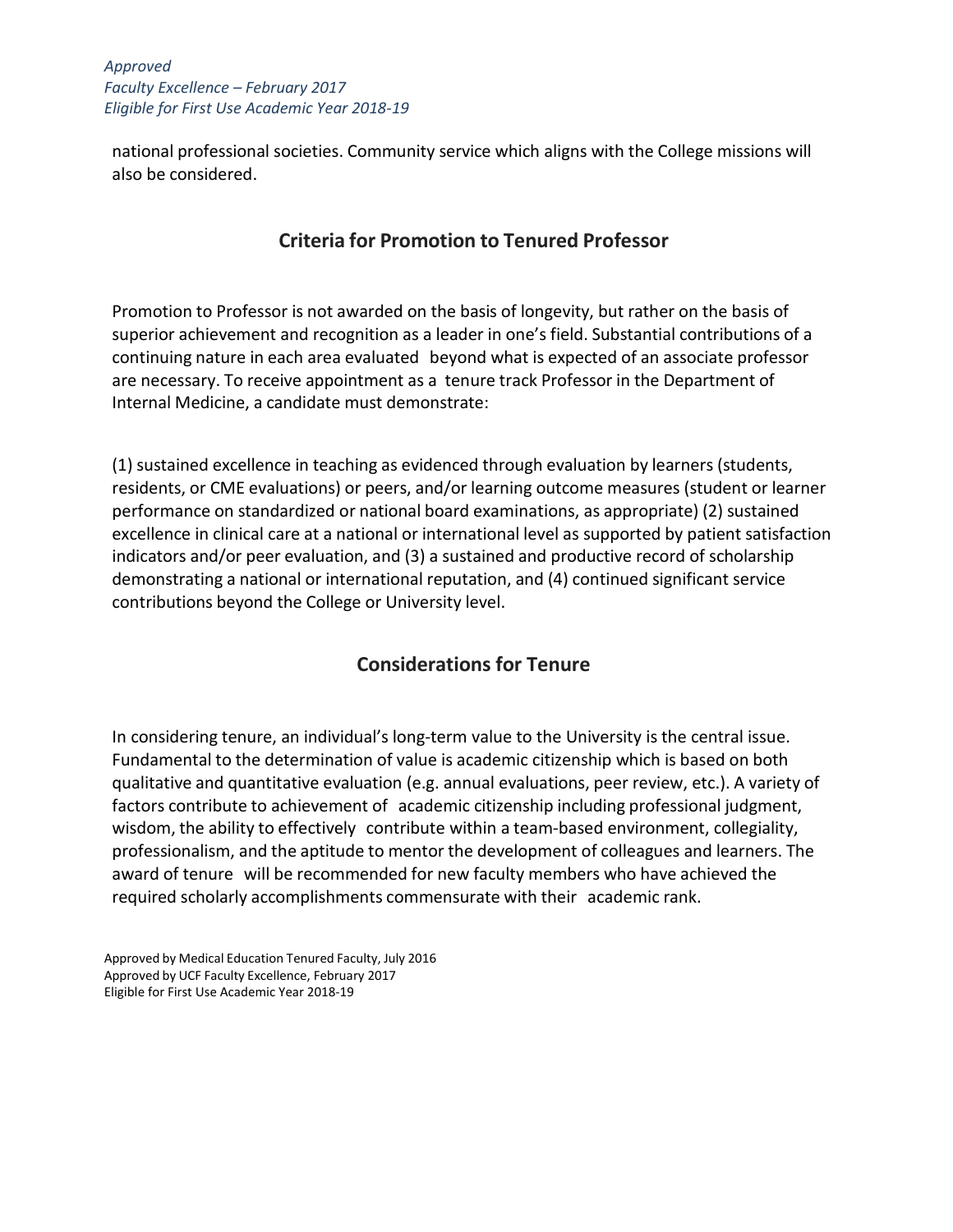# **Criteria for Promotion to Non-tenure Track Associate Professor**

<span id="page-8-0"></span>Candidates must have a terminal degree and postdoctoral experience and/or training. Clinician faculty candidates must also have board certification. The usual time in rank as Assistant Professor is five years.

For promotion to Associate Professor, a candidate must demonstrate: (1) excellence in at least one area of concentration (teaching, clinical or research, and competence in the others, (2) a sustained and productive record of peer-reviewed scholarship in his/her area(s) concentration and, (3) substantial service contributions. Examples of lines of evidence that may be used to demonstrate achievement of these criteria are listed in Appendix I. In cases where a faculty member plays a significant role in educational leadership (e.g., as module directors or program directors), evidence of excellence in this area is also required for promotion. Moreover, for promotion to Associate Professor, the candidate must have established a strong regional or national reputation for scholarship in his/her area(s) of concentration.

Acceptance of educational or other materials in peer-reviewed repositories, acceptance of articles for publication in refereed journals, invitations to speak at regional or national meetings, service as an ad hoc reviewer or on editorial boards, service on regional or national committees or review panels and other lines of evidence can indicate that a candidate has established a strong regional or national reputation for scholarship.

# <span id="page-8-1"></span>*Clinical Practice and Clinical Leadership*

Excellence in clinical practice is an important component for promotion to non-tenure track Associate Professor in Internal Medicine. Examples of achievement in this area include but are not limited to founding faculty activities in the establishment of the College's clinical practice, providing measurable excellent clinical productivity and excellent patient care, developing new programs and/or practice methods, demonstrating leadership in quality improvement/assurance or patient safety initiatives, and authoring of guidelines or quality reports and policies. Additionally, evidence of regional or national recognition of clinical accomplishments as demonstrated by attainment of a regional or national reputation as an authority in a clinical specialty (e.g. patient referrals from a regional national or international area) or for leadership in primary care is required. Organization of clinical services to provide a setting for medical education and/or a data base for clinical research will be considered.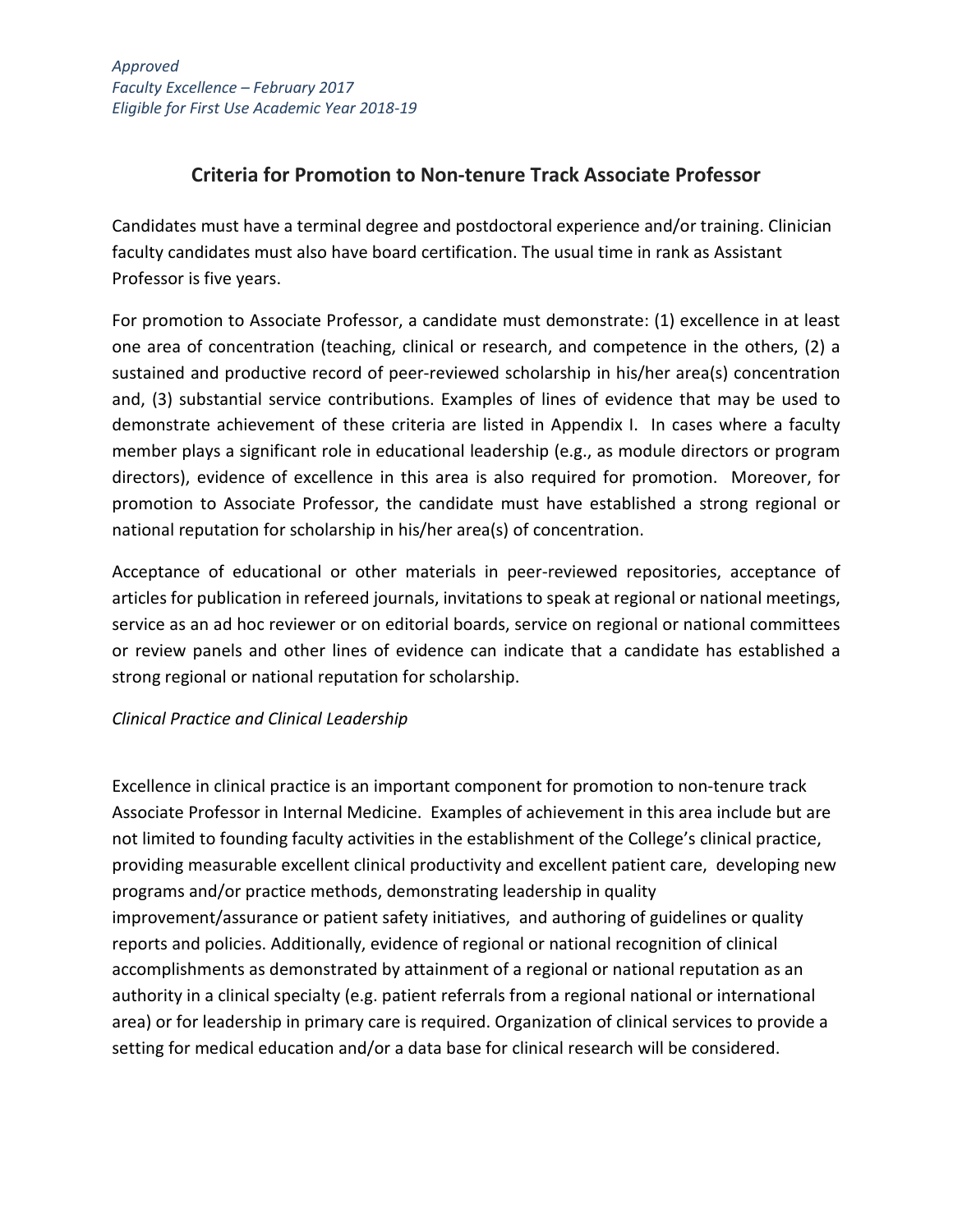## <span id="page-9-0"></span>*Teaching and Educational Leadership*

Excellence in teaching is an important component for promotion to non-tenure Associate Professor in Internal Medicine. Examples of this achievement include but are not limited to leading or participating in didactic courses; mentorship of medical students, residents, graduate students and/or postdoctoral fellows; development of novel materials; and teaching in diverse components of the MD and/or GME program. These activities must be supported by objective, systematic evaluation by students and/or residents taught or mentored by the faculty member. Additionally, systematic evaluation by senior faculty within the department and by faculty within other divisions and/or departments in which the candidate has played an active teaching role are considered.

## <span id="page-9-1"></span>*Service Activities and Academic Leadership*

Can include:

- Membership on committees of affiliated institutions, such as IRB, IUCUC committee, QI committee, or search committees
- Membership on departmental, college, and/or university committees
- Participation in activities such as accreditation, assessment, or institutional effectiveness programs

# **Criteria for Promotion to Non-tenure Track Professor**

<span id="page-9-2"></span>The title of Professor represents the highest academic award within the institution and holds special recognition in the College and academic community. Not all Associate Professors will reach the rank of Professor. Promotion to Professor is not awarded on the basis of longevity, but rather on the basis of superior achievement at the national level with the promise of continued contribution. The usual minimum time in rank as Associate Professor is five years. There is no limit to the maximum years for consideration. Promotion is not based solely on performance at another university; one must demonstrate productivity at UCF. Early consideration for promotion to Professor is appropriate when all of the criteria that would have been evaluated after a five-year interval are all clearly fulfilled in fewer than five years. Years served in the equivalent rank at one or more institutions prior to beginning employment at UCF may be counted when calculating the number of years in rank. However, there is no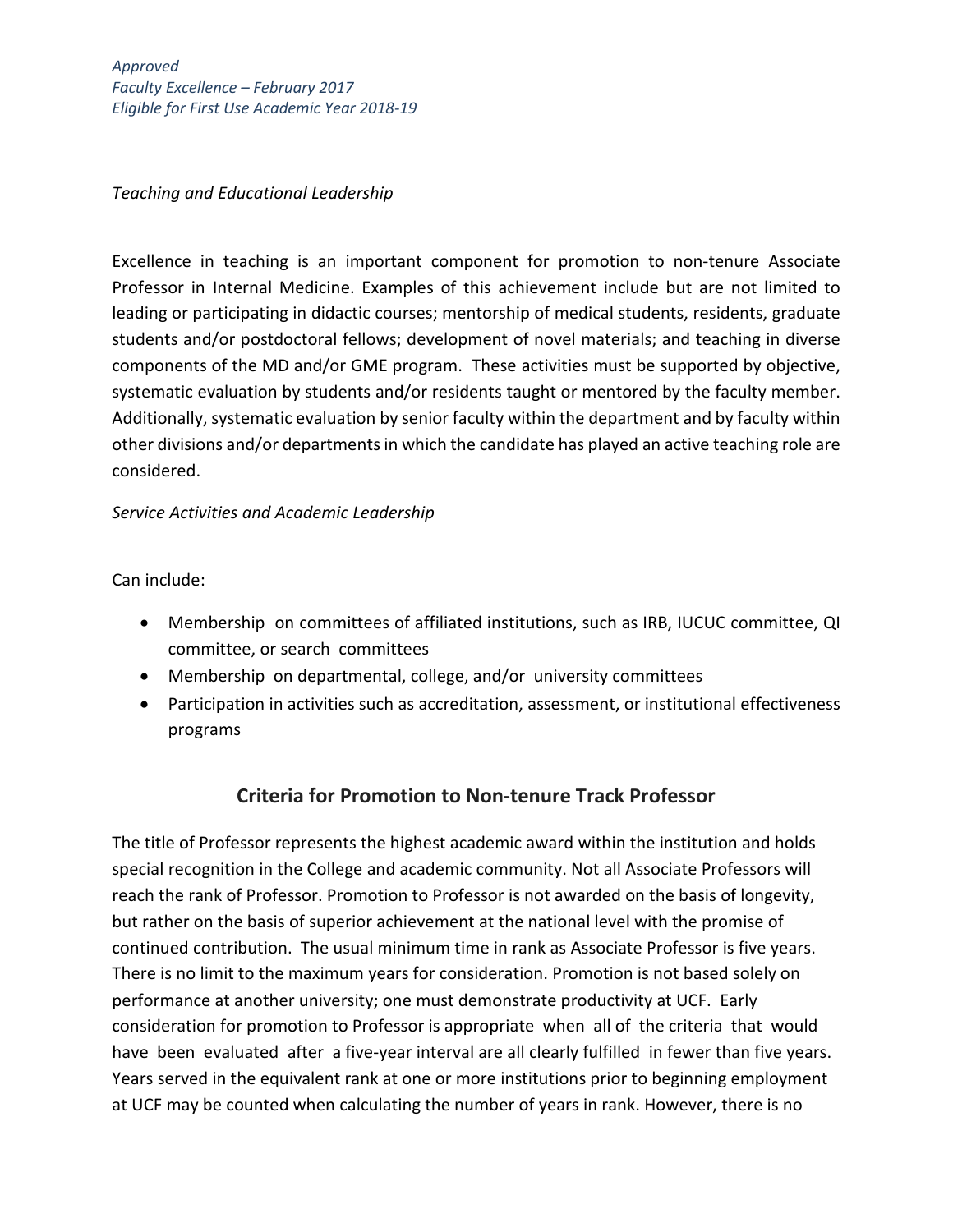maximum number; more than five years might be required to establish acceptable credentials. All candidates for promotion to Professor must demonstrate a sustained record of productive scholarly activity and scholarship in their area(s) of concentration with evidence of achievement of national prominence. . To receive appointment to non-tenure earning Professor in the Department of Internal Medicine, a candidate must demonstrate: (1) continued excellence in his/her primary area of concentration (competence in other areas), (2) a sustained, and productive record of scholarship in his/her area(s) of concentration, and (3) continued significant service contributions. Examples of the lines of evidence that may be used to demonstrate achievement of these criteria besides those listed above can be found in Appendix I.

Approved by COM Faculty, December 2011 Approved by UCF Faculty Affairs, April 2012 Approved by Provost, May 2012 Approved by COM Faculty, August-December 2012 Updated: March 4, 2014 Updated: June 15, 2016 Approved by IM Faculty, June 2016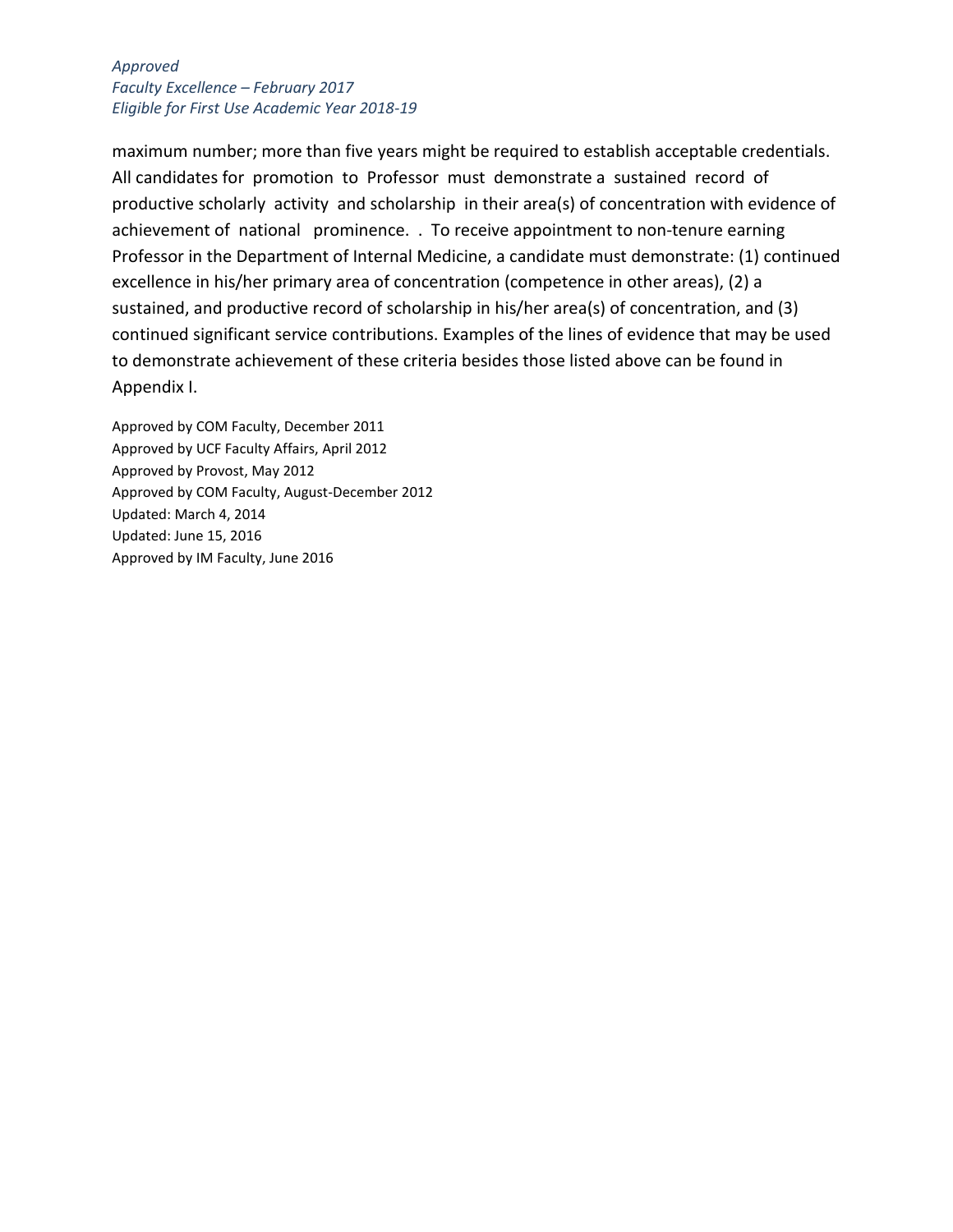## **APPENDIX I**

# <span id="page-11-0"></span>**UCF College of Medicine Examples of Evidence of Scholarship and Scholarly Activities**

NOTE: The examples of scholarship, teaching, and service listed at each rank below are not exclusive to that rank. In particular, those examples of excellence in scholarly activity and teaching listed under Associate Professor, if sustained, would provide evidence for promotion to the rank of Professor. Founding faculty activities apply only to non-tenure track faculty.

| Area                       | <b>Associate Professor</b>                                                                                                                                                                                                                                                                                                                                                                                                                                                                                                                                                                                                                                                                                                                                                                                                                                                                                                                                                               | Professor (In addition to examples for<br>Associate Professor)                                                                                                                                                                                                                                                                                                                                                                                                                                                                                                                                                                                                                                                                                                                                                                                                                                                                                                                                 |
|----------------------------|------------------------------------------------------------------------------------------------------------------------------------------------------------------------------------------------------------------------------------------------------------------------------------------------------------------------------------------------------------------------------------------------------------------------------------------------------------------------------------------------------------------------------------------------------------------------------------------------------------------------------------------------------------------------------------------------------------------------------------------------------------------------------------------------------------------------------------------------------------------------------------------------------------------------------------------------------------------------------------------|------------------------------------------------------------------------------------------------------------------------------------------------------------------------------------------------------------------------------------------------------------------------------------------------------------------------------------------------------------------------------------------------------------------------------------------------------------------------------------------------------------------------------------------------------------------------------------------------------------------------------------------------------------------------------------------------------------------------------------------------------------------------------------------------------------------------------------------------------------------------------------------------------------------------------------------------------------------------------------------------|
| Scholarship<br>in Research | Founding faculty activities in<br>$\bullet$<br>development of the<br>curriculum and practice<br>program only applies to non-<br>tenure track faculty<br>Experimental studies in basic<br>research or clinical trials<br>Scientific grants<br>Publication of original<br>$\bullet$<br>research findings in peer-<br>reviewed journals<br>Publication of materials in<br>peer-reviewed depositories<br>such as MedEdPORTAL<br>Publication of book chapters<br>$\bullet$<br>Publication of teaching tools<br>$\bullet$<br>Publication of guidelines<br>$\bullet$<br>and/or protocols for patient<br>treatment or delivery of care<br>Presentations at<br>national/international<br>meetings (with refereed<br>published abstracts)<br>Invited seminars/lectures at<br>$\bullet$<br>other institutions<br>Peer evaluation of materials<br>presented at meetings or<br>published in MedEdPORTAL<br>Peer review of curricular<br>materials<br>Peer review of manuscripts<br>for major journals | Founding faculty activities in<br>$\bullet$<br>development of the curriculum<br>practice/research programs<br>only applies to non-tenure<br>track faculty<br>Citations in peer-reviewed<br>journals<br>Chairmanship of study<br>sections/peer review groups<br>Publication of original findings<br>in highest-impact journals<br>within one's field<br>Publication of invited review<br>articles<br>Procurement (as PI) of<br>$\bullet$<br>competitive grant funding for<br>research, curriculum<br>development, or other<br>scholarly activities<br>Authoring entire textbook or<br>other books<br>Invited presentations at<br>national/international meetings<br>Editor of text, research, or<br>$\bullet$<br>other types of books<br>Editor or member of editorial<br>board of journals<br>Member of grant review panels<br>for major funding agencies<br>(NIH, NSF, AHA, ACS, etc.)<br>Awards or other recognition for<br>excellence in the scholarship of<br>teaching and learning (SoTL) |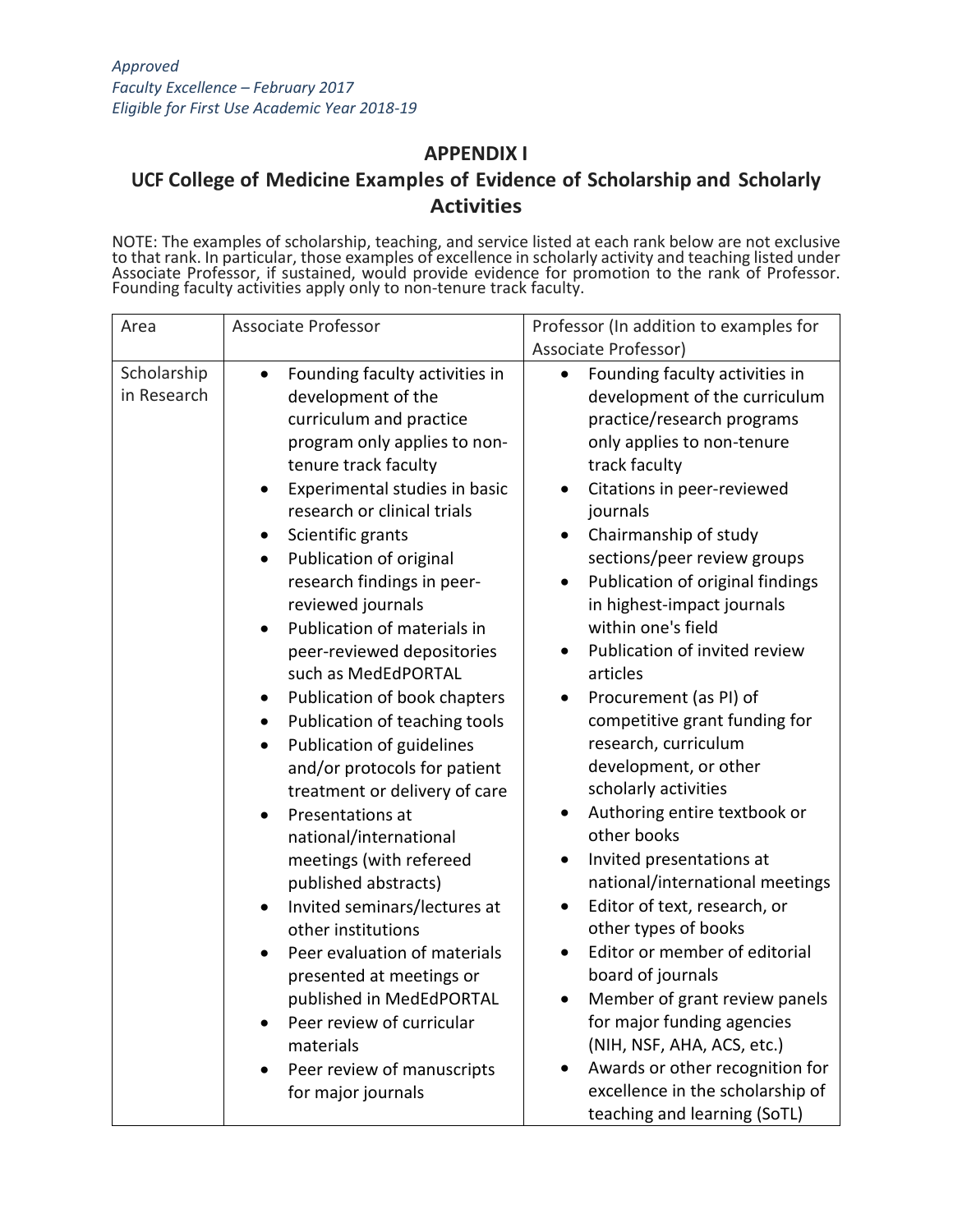|                                              | Adoption of innovative<br>educational materials by<br>other institutions<br>Co-investigator on funded<br>grants<br>Invitations to serve on<br>regional clinical or research<br>study groups<br>Invitations to serve ad-hoc<br>reviewer for journals<br>Invitations to serve ad-hoc<br>reviewer for grant proposals<br>Invitations for consulting<br>(clinical, educational, or<br>research)<br>Contribution to the<br>$\bullet$<br>development or<br>enhancement of a model<br>program that is integral to<br>the success of one's own<br>department or other<br>departments or programs<br>within University of Central<br>Florida College of Medicine<br>Contribution to the<br>$\bullet$<br>development of a program<br>that expands the services,<br>productivity, revenue, and<br>reputation of the University<br>of Central Florida College of<br>Medicine | Development, enhancement, or<br>$\bullet$<br>management of a model<br>program that is integral to the<br>success of one's own<br>department or other<br>departments or programs<br>within University of Central<br>Florida College of Medicine<br>Development, enhancement, or<br>management of a program that<br>expands the services,<br>productivity, revenue, and<br>reputation of the University of<br>Central Florida College of<br>Medicine<br>Organizing committee<br>member/executive<br>committee/board of scientific<br>organizations |
|----------------------------------------------|------------------------------------------------------------------------------------------------------------------------------------------------------------------------------------------------------------------------------------------------------------------------------------------------------------------------------------------------------------------------------------------------------------------------------------------------------------------------------------------------------------------------------------------------------------------------------------------------------------------------------------------------------------------------------------------------------------------------------------------------------------------------------------------------------------------------------------------------------------------|--------------------------------------------------------------------------------------------------------------------------------------------------------------------------------------------------------------------------------------------------------------------------------------------------------------------------------------------------------------------------------------------------------------------------------------------------------------------------------------------------------------------------------------------------|
| Teaching<br>and<br>Educational<br>Leadership | Founding faculty activities in<br>$\bullet$<br>development of the<br>curriculum and practice<br>program only applies to non-<br>tenure track faculty<br>College/university teaching<br>awards<br>Documented effectiveness in<br>research training and<br>mentorship of medical<br>students, graduate students,                                                                                                                                                                                                                                                                                                                                                                                                                                                                                                                                                   | Founding faculty activities in<br>$\bullet$<br>development of the curriculum<br>and practice program only<br>applies to non-tenure track<br>faculty<br>National/international teaching<br>awards<br>National recognition for<br>curriculum development,<br>evaluation, and/or integration                                                                                                                                                                                                                                                        |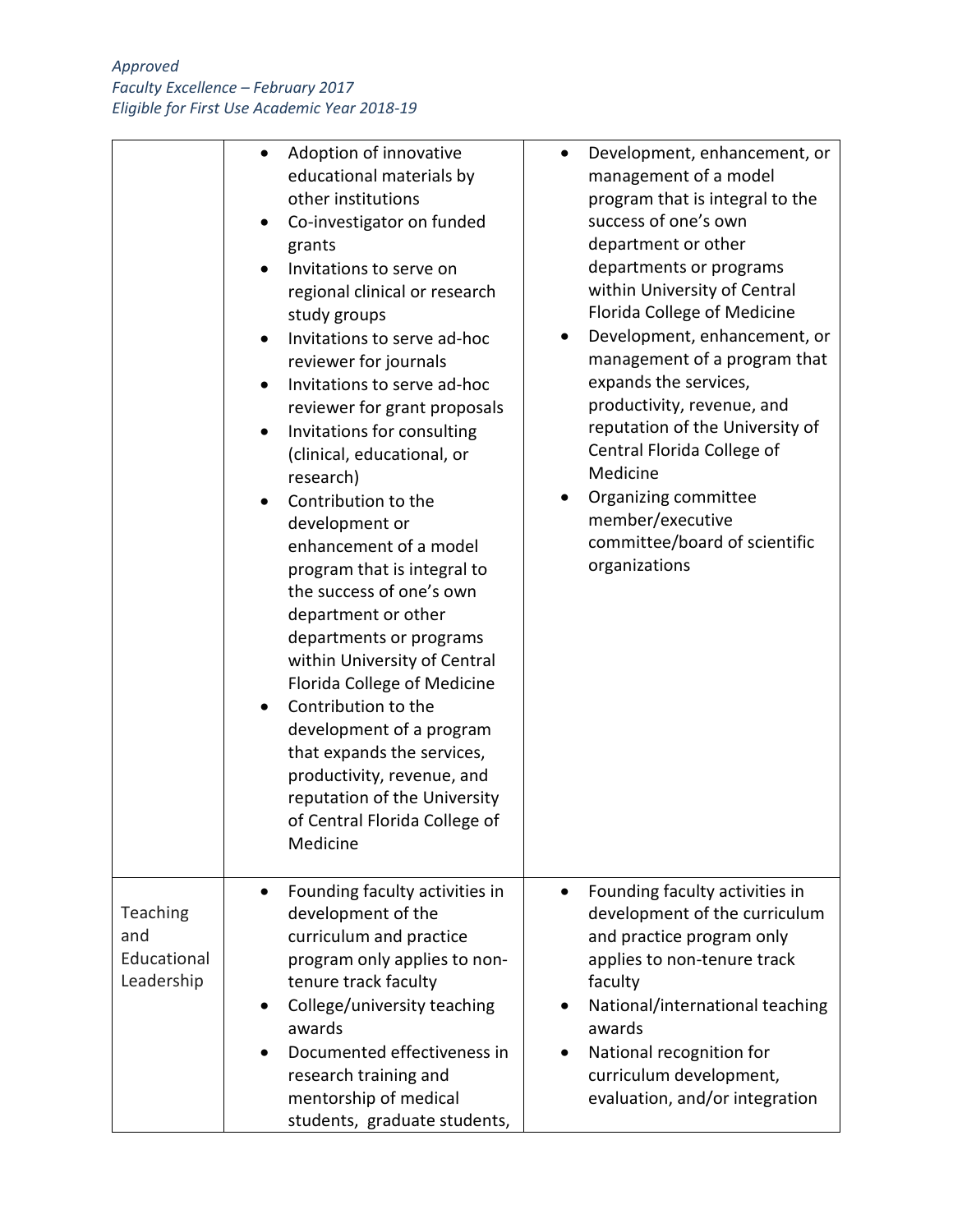| postdoctoral fellows, and/or   | Evide       |
|--------------------------------|-------------|
| residents                      | perfo       |
| Participation in thesis        | facul       |
| committees of masters and      | dem         |
| Ph.D. level students           | teacl       |
| Success and                    | welfa       |
| accomplishments of trainees    |             |
| Documentation of effective     | Adop        |
| learning outcomes (student,    | curri       |
| self-reported outcomes,        | tech        |
| performance on exams, etc.)    | instit      |
| Student performance on         | Docu        |
| NBME subject exams and         | resea       |
| USMLE Step 1 & Step 2 exams    | men         |
| Demonstrated use of "Best      | stud        |
| Practices" in pedagogies and   | post        |
| instructional materials        | resid       |
| Demonstrated effectiveness     | Parti       |
| in curricular integration      | com         |
| and/or use of highly           | Ph.D        |
| innovative approaches          | Susta       |
| Development of educational     | teacl       |
| technology                     | evalu       |
| Development of effective       | cour        |
| formative and summative        | men         |
| assessment tools               | Deve        |
| Positive ratings on student,   | man         |
| peer, and/or supervisory       | prog        |
| teaching evaluations           | <b>SUCC</b> |
|                                | depa        |
| Positive ratings on            | depa        |
| evaluations of faculty         | with        |
| member clerkship, module,      | Deve        |
| course director, or residency  |             |
| program director               | man         |
| Positive ratings on Program    | expa        |
| <b>Evaluation Subcommittee</b> | prod        |
| report                         | repu        |
| Positive ratings on            | Med         |
| evaluations of instructional   |             |
| and/or curricular materials    |             |
|                                |             |

- ence of sustained ormance as an outstanding Ity member with onstrated commitment to hing, advising, and student are
- ption of course materials, icular designs, novel nologies, etc. by other tutions
- umented effectiveness in arch training and torship of medical ents, graduate students, doctoral fellows, and/or lents
- icipation in thesis mittees of masters and . level students
- ained positive ratings on hing evaluations, teaching uations, evaluations of se materials, evaluations of toring/advising, etc.
- elopment, enhancement, or agement of a model ram that is integral to the ess of one's own artment or other artments or programs in the College of Medicine
- elopment, enhancement, or agement of a program that nds the services, luctivity, revenue, and tation of the College of licine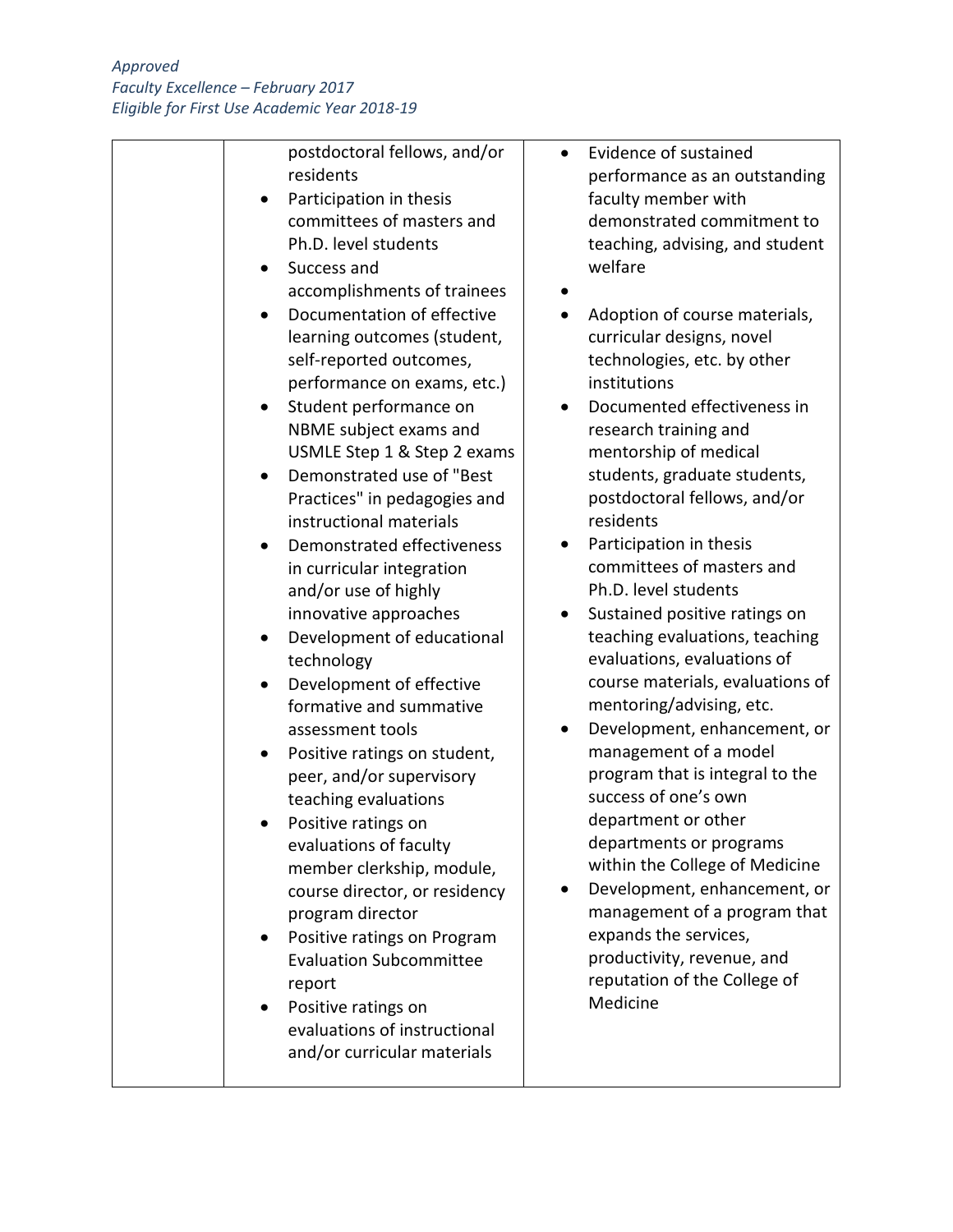|                      | Student or other evaluations<br>$\bullet$<br>of advising and mentoring<br>effectiveness<br>Contribution to the<br>development or<br>enhancement of a model<br>program that is integral to<br>the success of one's own<br>department or other<br>departments or programs<br>within the College of<br>Medicine<br>Contribution to the<br>development of a program<br>that expands the services,<br>productivity, revenue, and<br>reputation of the College of<br>Medicine                                                                                                                                                                                |                                                                                                                                                                                                                                                                                                                                                                                                                                                                                                                                                                                                                                                                                                       |
|----------------------|--------------------------------------------------------------------------------------------------------------------------------------------------------------------------------------------------------------------------------------------------------------------------------------------------------------------------------------------------------------------------------------------------------------------------------------------------------------------------------------------------------------------------------------------------------------------------------------------------------------------------------------------------------|-------------------------------------------------------------------------------------------------------------------------------------------------------------------------------------------------------------------------------------------------------------------------------------------------------------------------------------------------------------------------------------------------------------------------------------------------------------------------------------------------------------------------------------------------------------------------------------------------------------------------------------------------------------------------------------------------------|
| Clinical<br>Activity | Founding faculty activities in<br>٠<br>development of the<br>curriculum and practice<br>program only applies to non-<br>tenure track faculty<br>Use of innovative clinical<br>$\bullet$<br>treatments<br>Effective clinical outcomes<br>Positive patient satisfaction<br>scores<br>Evidence of safety and quality<br>improvement<br>Involvement in clinical<br>outreach, as evidenced by<br>regional referrals for care and<br>by recognition as clinical<br>expert<br>Demonstrated practice of<br>$\bullet$<br>evidence-based medicine<br>Contribution to the<br>$\bullet$<br>development or<br>enhancement of a model<br>program that is integral to | Founding faculty activities in<br>$\bullet$<br>development of the curriculum<br>and practice program only<br>applies to non-tenure track<br>faculty<br>National recognition for new<br>patient programs and/or<br>clinical innovation<br>National recognition for safety<br>and quality improvement<br>Impact on care at national level<br>National referrals for care<br>Development, enhancement, or<br>management of a model<br>program that is integral to the<br>success of one's own<br>department or other<br>departments or programs<br>within the College of Medicine<br>Development, enhancement, or<br>management of a program that<br>expands the services,<br>productivity, revenue, and |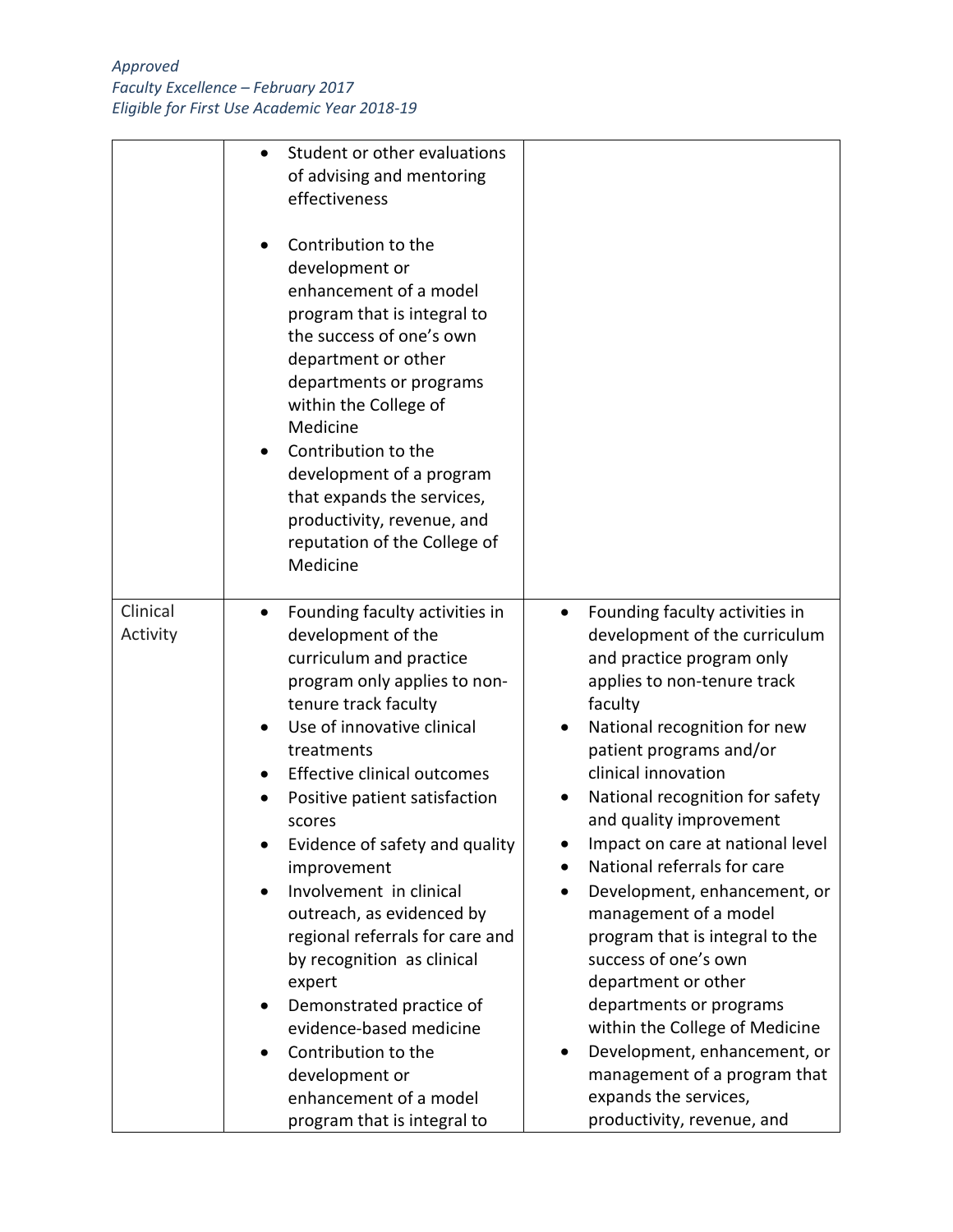|                                                        | the success of one's own<br>department or other<br>departments or programs<br>within the College of<br>Medicine<br>Contribution to the<br>development of a program<br>that expands the services,<br>productivity, revenue, and<br>reputation of the College of<br>Medicine<br>Participation in multi-center<br>$\bullet$<br>clinical trials, initiation of new<br>clinical trials<br>Procurement of extramural<br>support for clinical trials<br><b>Collaboration and</b><br>participation in translational<br>research                                                                                                                                                                   | reputation of the College of<br>Medicine<br>Participation in multi-center<br>$\bullet$<br>clinical trials, initiation of new<br>clinical trials<br>Procurement of extramural<br>support for clinical trials<br>Collaboration and participation<br>in translational research                                                                                                                                                                                                                                                                                                                                                                                   |
|--------------------------------------------------------|-------------------------------------------------------------------------------------------------------------------------------------------------------------------------------------------------------------------------------------------------------------------------------------------------------------------------------------------------------------------------------------------------------------------------------------------------------------------------------------------------------------------------------------------------------------------------------------------------------------------------------------------------------------------------------------------|---------------------------------------------------------------------------------------------------------------------------------------------------------------------------------------------------------------------------------------------------------------------------------------------------------------------------------------------------------------------------------------------------------------------------------------------------------------------------------------------------------------------------------------------------------------------------------------------------------------------------------------------------------------|
| Service<br>Activities<br>and<br>Academic<br>Leadership | Membership on<br>$\bullet$<br>departmental, college,<br>and/or university<br>committees<br>Membership on committees<br>$\bullet$<br>of affiliated institutions, such<br>as IRB, QI committee, or<br>residence selection<br>committee<br>Participation in activities such<br>as accreditation, assessment,<br>or institutional effectiveness<br>programs<br>Provision of continuing<br>$\bullet$<br>education programs for<br>community and/or university<br>Recognition for professional<br>$\bullet$<br>service from regional or<br>national societies<br>Service to local community<br>$\bullet$<br>and community<br>organizations<br>Development of programs<br>that promote diversity | Membership on<br>$\bullet$<br>national/international<br>academic, medical, or research<br>committees<br>Chairing of departmental,<br>$\bullet$<br>college, and/or university<br>committees<br>Officer/leadership of<br>national/international<br>academic, medical, or research<br>organizations<br>Recognition from<br>national/international societies<br>Development of mentoring<br>programs for new faculty<br>Organization of teaching<br>workshops, seminars, and/or<br>professional meetings<br>Member of accreditation site<br>teams (LCME, SACS, etc.)<br>Unpaid service as journal<br>editor, book editor, or member<br>of journal editorial board |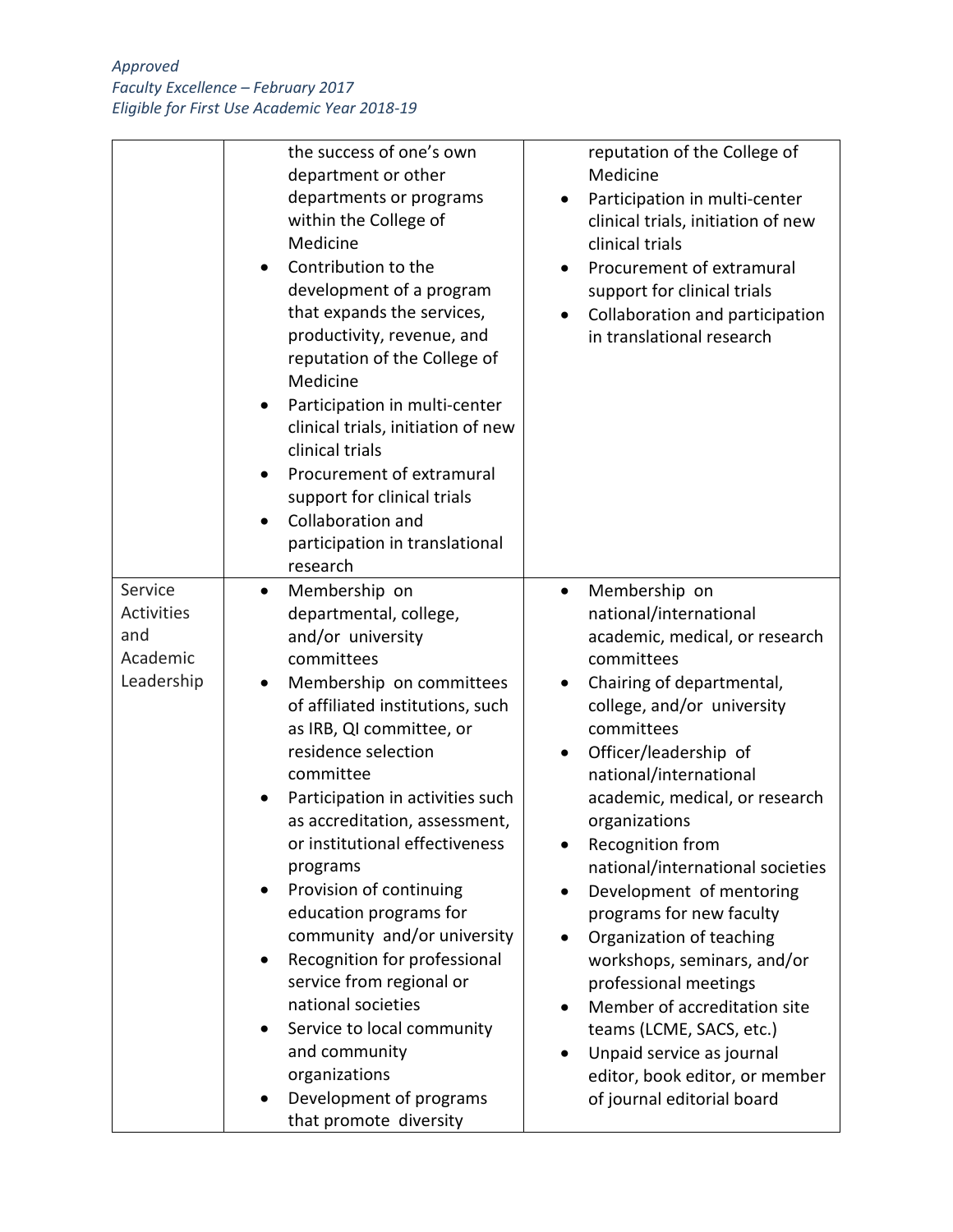| Officer/leadership of                    | Service on grant panels for       |
|------------------------------------------|-----------------------------------|
| regional academic, medical,              | major funding agencies            |
| or research organizations                | Service as department chair,      |
| Unpaid ad hoc reviewing of<br>$\bullet$  | assistant dean, or associate      |
| journal articles and/or grant            | dean                              |
| proposals                                | Service as director, or associate |
| Service as Department Chair<br>$\bullet$ | director in established units     |
| Service as Assistant or                  | Representation of COM in          |
| Associate Dean                           | official activities               |
| Service as director of<br>$\bullet$      |                                   |
| laboratory or practice site (or          |                                   |
| other practice program-                  |                                   |
|                                          |                                   |
| related leadership)                      |                                   |
| Demonstration of attainment<br>$\bullet$ |                                   |
| of benchmarks for successful             |                                   |
| change (i.e., AAMC                       |                                   |
| graduation questions.)                   |                                   |
|                                          |                                   |
|                                          |                                   |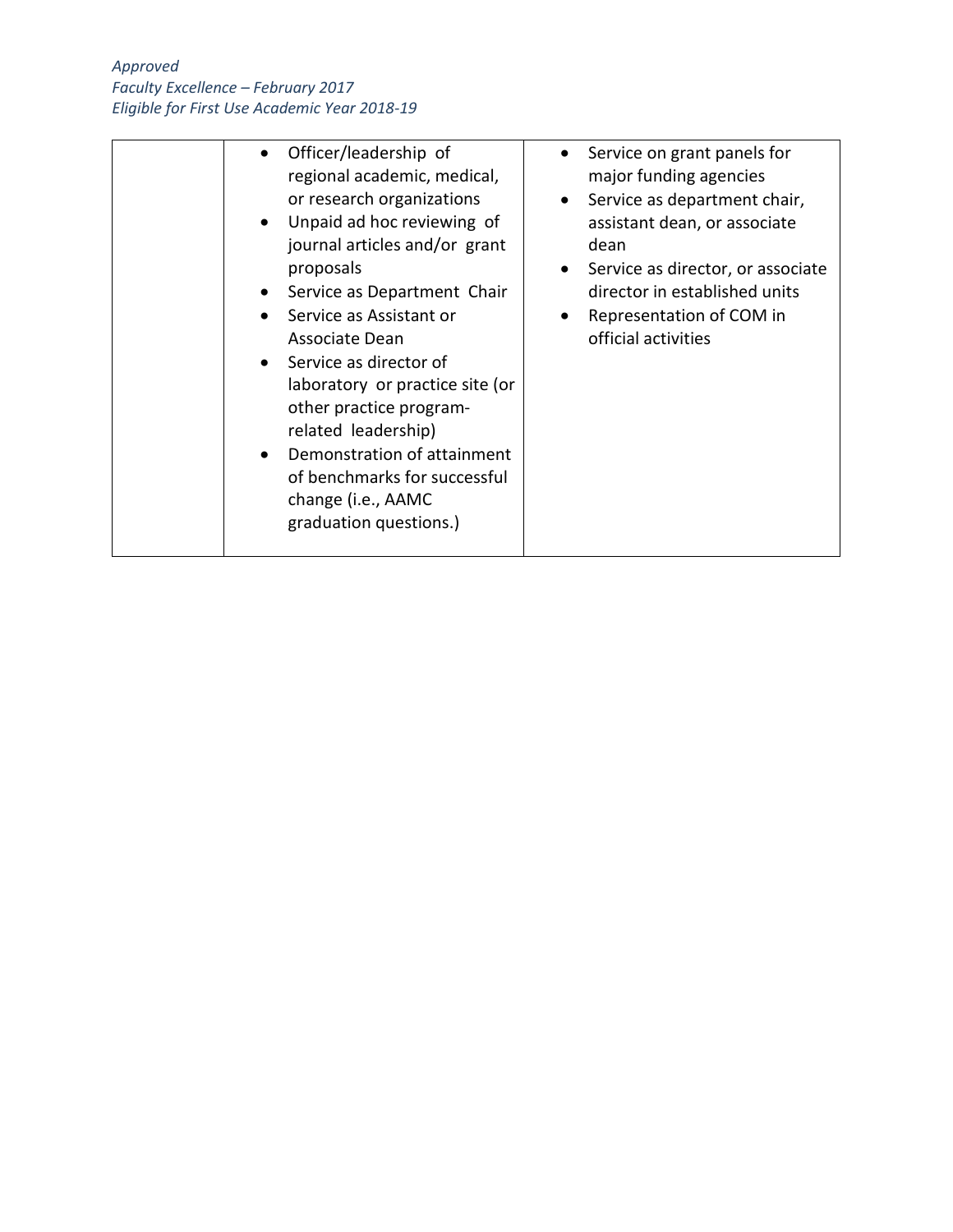## <span id="page-17-0"></span> **Appendix II**

# **Founding Faculty Activities in establishing foundation of a new medical school**

Planning and arranging for interim facilities to conduct laboratory experiences in anatomy, histology, pathology, physiology and microbiology for establishing foundation of a new medical school

Travel to other institutions to observe systems in place for educational programs

Establishing interim facilities for establishing foundation of a new medical school

Arranging for transportation back and forth to facilities on main campus from Research Park for students and faculty

Planning and arranging for interim Clinical Skill facilities with Department of Army in Research Park

Conceptualization, operation and actual design of laboratory facilities in Education Building at Lake Nona from working with architects to contractors

Planning, designing and initiating a human body donation program to receive human remains

Planning and implementing surgical courses for faculty in Florida, other states and other countries to learn new methods and technologies

Design of simulation and clinical skills center in Education Building at Lake Nona

Recruitment and training of standardized patients to participate in educational program

Development of individual preceptor training sites for each medical student to spend 4 hours every other week in the first and second years

Conducted personal visits to each preceptor site and provided faculty development and orientation to the educational goals of the college

Creating underlying policies and procedures for faculty and students for a new medical school in all aspects

Participation in orientation sessions conducted for volunteer/affiliated faculty who were going to participate in different modules (N=14) and clerkships (N=10)

Search committee responsibilities as faculty (N=25) were recruited for establishing foundation of a new medical school

Hiring of a full component of faculty to teach medical students

Participating in the preparation of support materials for the LCME site visits required for the stages leading to full accreditation of the college of medicine